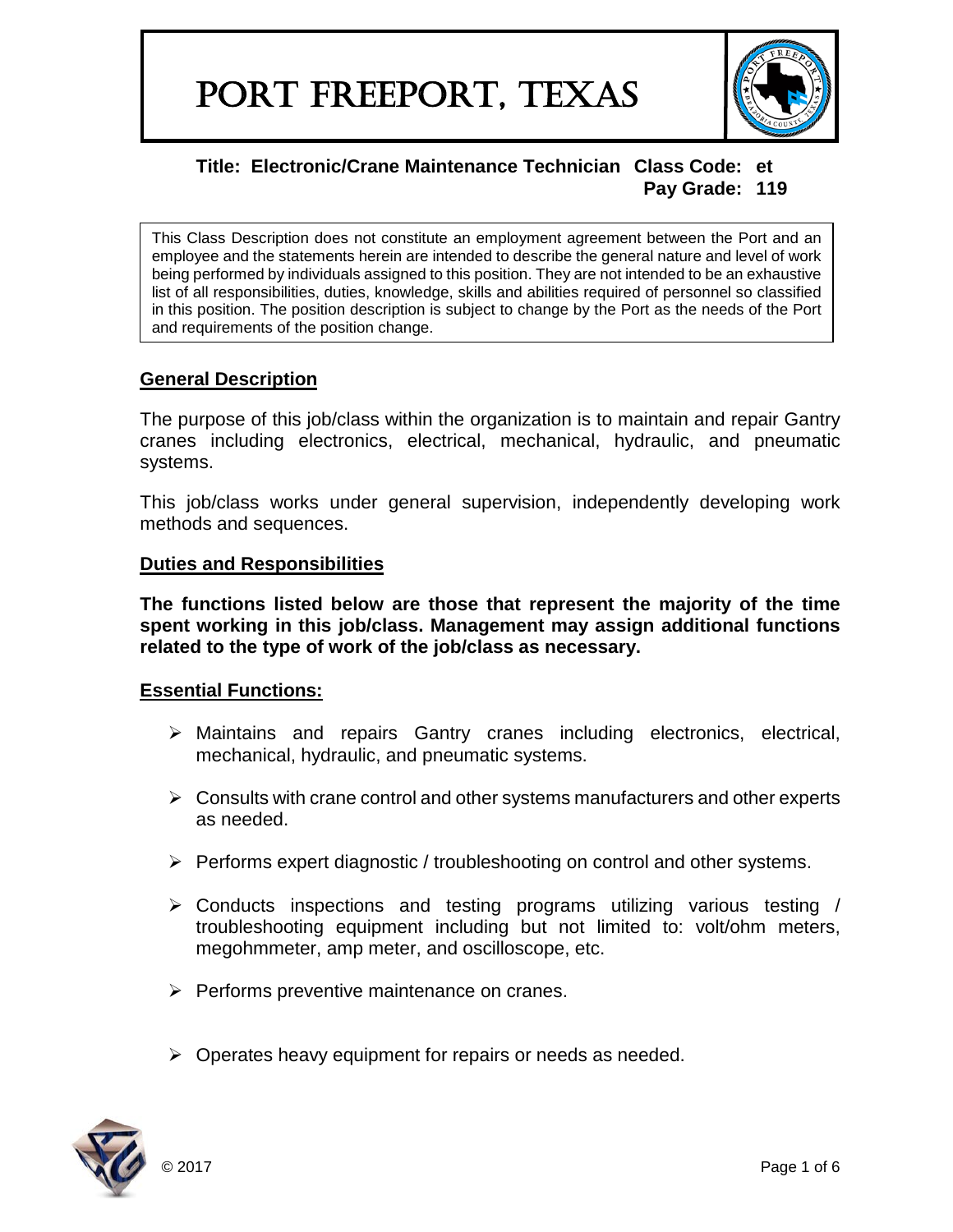

- $\triangleright$  Conducts general janitorial services, hooks up fresh water, empties trash cans, and picks up trash.
- $\triangleright$  Follows all Port safety and security practices, procedures and policies

### **Additional Duties:**

Assist with cargo operations as needed.

Assist in nonhazardous spill cleanup and waste handling operations as needed.

Performs related work as assigned.

Must be willing and available to work overtime outside normal business hours, on weekends and holidays, as needed.

### **Responsibilities, Requirements and Impacts**

#### **Data Responsibility:**

*Data Responsibility refers to information, knowledge, and conceptions obtained by observation, investigation, interpretation, visualization, and mental creation. Data are intangible and include numbers, words, symbols, ideas, concepts, and oral verbalizations.*

Computes or performs arithmetic operations using data or information.

### **People Responsibility:**

*People include co-workers, workers in other areas or agencies and the general public.*

Speak or signal to people to convey or exchange information of a general and/or specific nature.

### **Asset Responsibility:**

*Assets responsibility refers to the responsibility for achieving economies or preventing loss within the organization.*

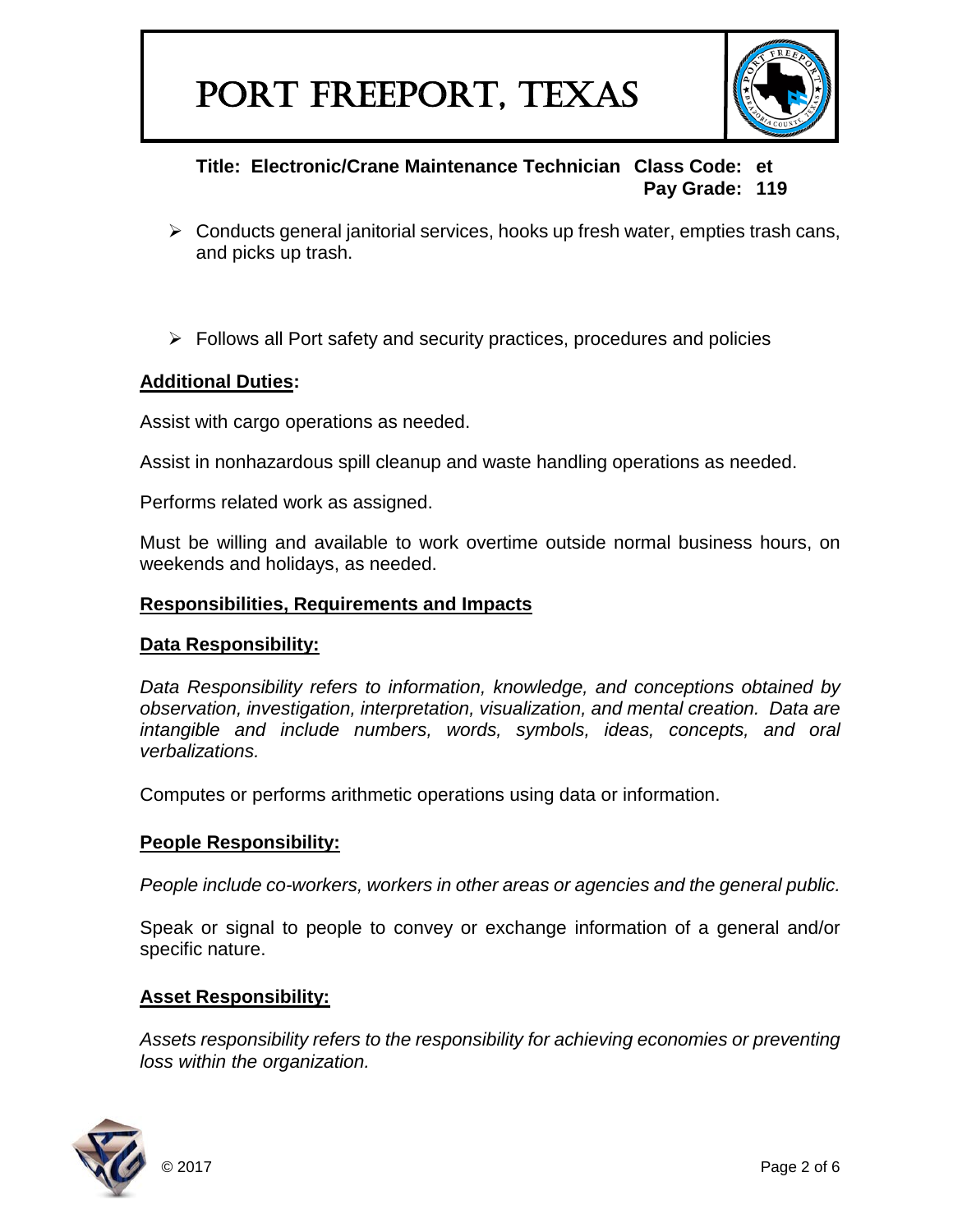

Requires responsibility and opportunity for achieving moderate economies and/or preventing moderate losses through the management of assigned areas of responsibilities; handling supplies of high value consistent with the operation of a small division or department.

### **Mathematical Requirements:**

*Mathematics requires the use of symbols, numbers and formulas to solve mathematical problems.*

Use basic algebra involving variables and formulas and/or basic geometry involving plane and solid figures, circumferences, areas, and volumes. Calculates circuits, loads, voltage and amperage.

### **Communications Requirements:**

*Communications involves the ability to read, write, and speak.*

Reads technical instructions, procedures manuals, and charts to solve practical problems such as assembly instruction for tools, routine office equipment operating instructions, and methods and procedures for investigations, and in drawing and layout work; composes routine reports and specialized reports, forms, and business letters, with proper format; speaks in compound sentences using normal grammar and word form.

### **Judgment Requirements:**

*Judgment requirements refer to the frequency and complexity of judgments and decisions given the stability of the work environments, the nature and type of guidance, and the breadth of impact of the judgments and decisions.*

Responsible for guiding others, requiring frequent decisions, affecting the individual, co- workers, and others whom depend on the service or product; works in a somewhat fluid environment with rules and procedures but many variations from the routine.

## **Complexity of Work:**

*Complexity addresses the analysis, initiative, ingenuity, concentration and creativity, required by the job and the presence of any unusual pressures present in the job.*

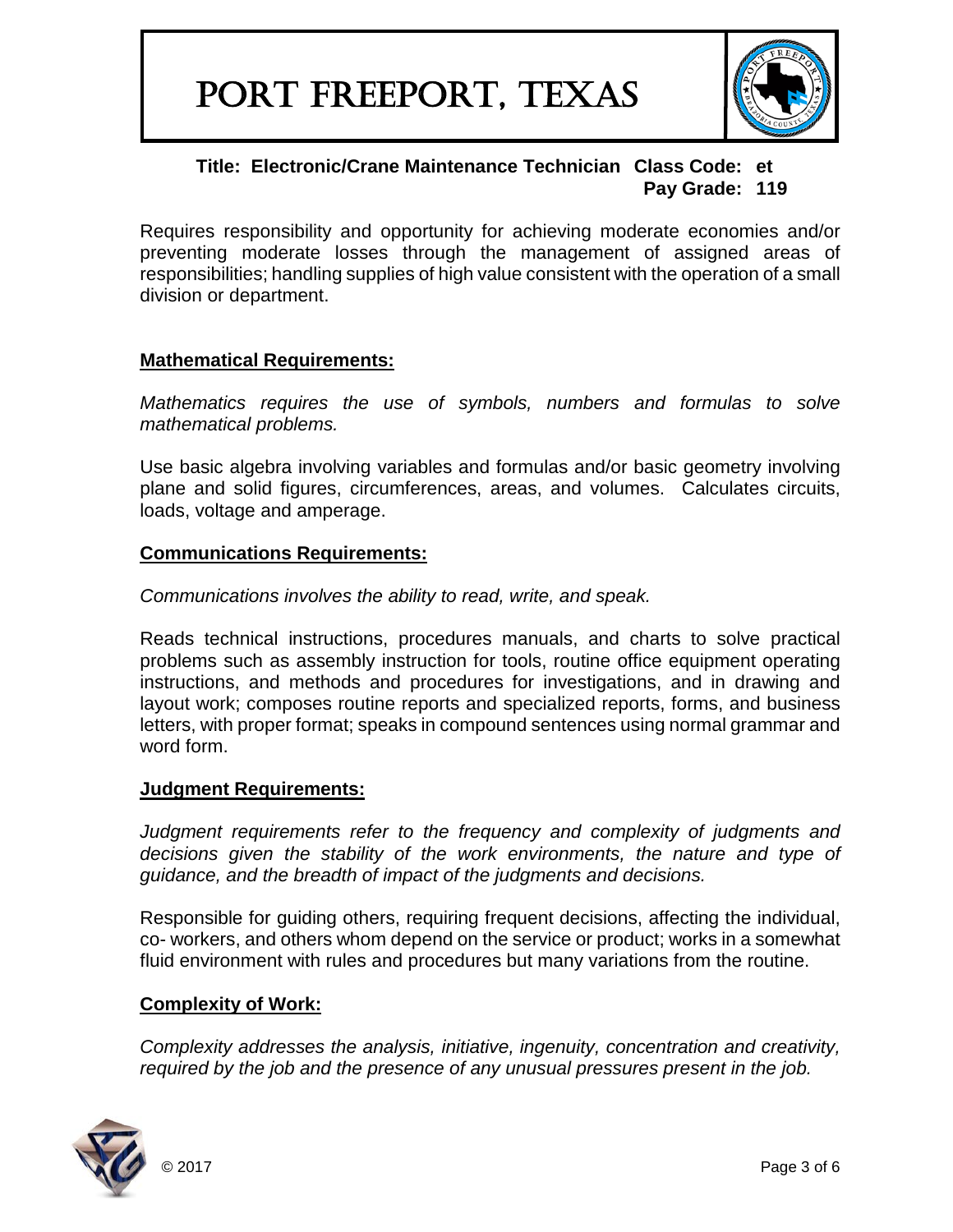

Performs skilled work involving rules/systems with almost constant problem solving; requires normal attention with short periods of concentration for accurate results and occasional exposure to unusual pressure. Reads and interprets electrical schematics to resolve problems and plan workscope.

### **Impact of Errors:**

*Impact of errors refers to consequences such as damage to equipment and property,* loss of data, exposure of the organization to legal liability, and injury or death for *individuals.*

Property Damage & loss of life – **Serious** Data loss – Minor Exposure to legal liability – Moderate Brand loss - Minor Economic loss – **Serious**

### **Physical Demands:**

*Physical demands refer to the requirements for physical exertion and coordination of limb and body movement.*

Performs medium to heavy work that involves walking, standing, stooping, lifting, digging, pushing and raising objects and also involves exerting between 20 to 50 pounds of force on a regular and recurring basis and 50 to 100 pounds of force on an occasional basis. Works safely at heights of up to 250 feet of grade.

### **Equipment Usage:**

*Equipment usage involves responsibility for materials, machines, tools, equipment, work aids, and products.*

Leads or handles machines, tools, equipment or work aids involving moderate latitude for judgment regarding attainment of a standard or in selecting appropriate items.

### **Unavoidable Hazards:**

*Unavoidable hazards refer to the job conditions that may lead to injury or health hazards even though precautions have been taken.*

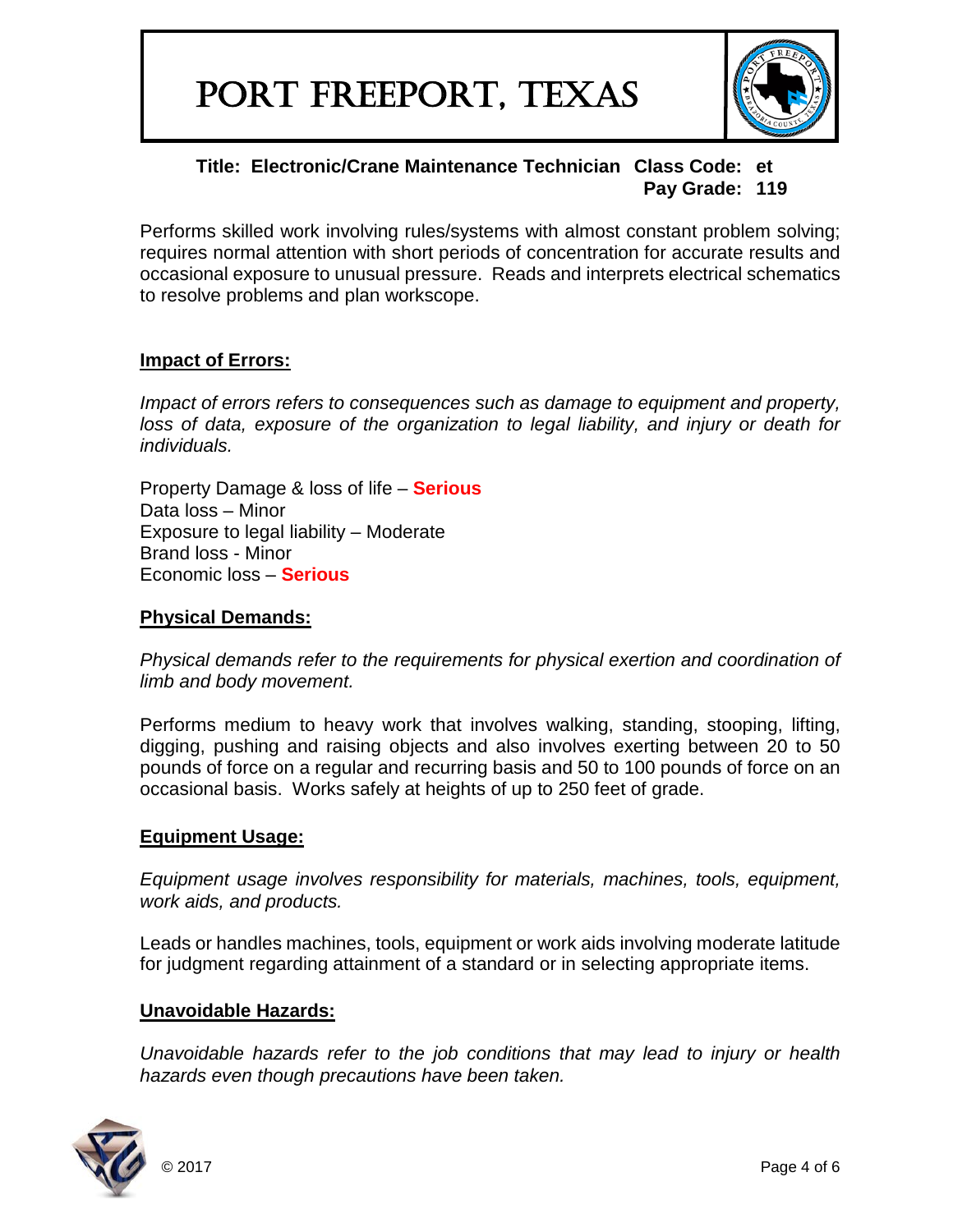

Involves routine and frequent exposure to electrical shock, heights, potential exposure from release or other incidents from surrounding industry;

Adverse weather conditions - extreme heat and/or cold; Wet or humid conditions; Extreme noise levels, Animals/wildlife;

Traffic; Moving machinery.

## **Safety of Others:**

*Safety of others refers to the level of responsibility for the safety of others, either inherent in the job or to ensure the safety of the general public. (Does not include safety of subordinates).*

Position requires considerable responsibility for the safety and health of others and/or continuous enforcement of the laws and standards of public health and safety.

### **Minimum Education and Experience Requirements:**

The preferred way to obtain the minimum knowledge, skills and abilities to perform the essential duties and responsibilities of this position are listed below. The Port reserves the right to allow substitutions in the event that a candidate or incumbent exceeds requirements in one area but may be deficient in another.

Requires an Associate's Degree or specialized courses/training equivalent to satisfactory completion of two years of college in electrical systems or closely related field.

Requires two years' experience in electrical repairs and maintenance or closely related experience.

### **Special Certifications and Licenses:**

First Aid/CPR/AED (American Heart Certifications preferred) Valid TX State driver's license. Valid TWIC certification. Must be able to pass a background check

### **Americans with Disabilities Act Compliance**